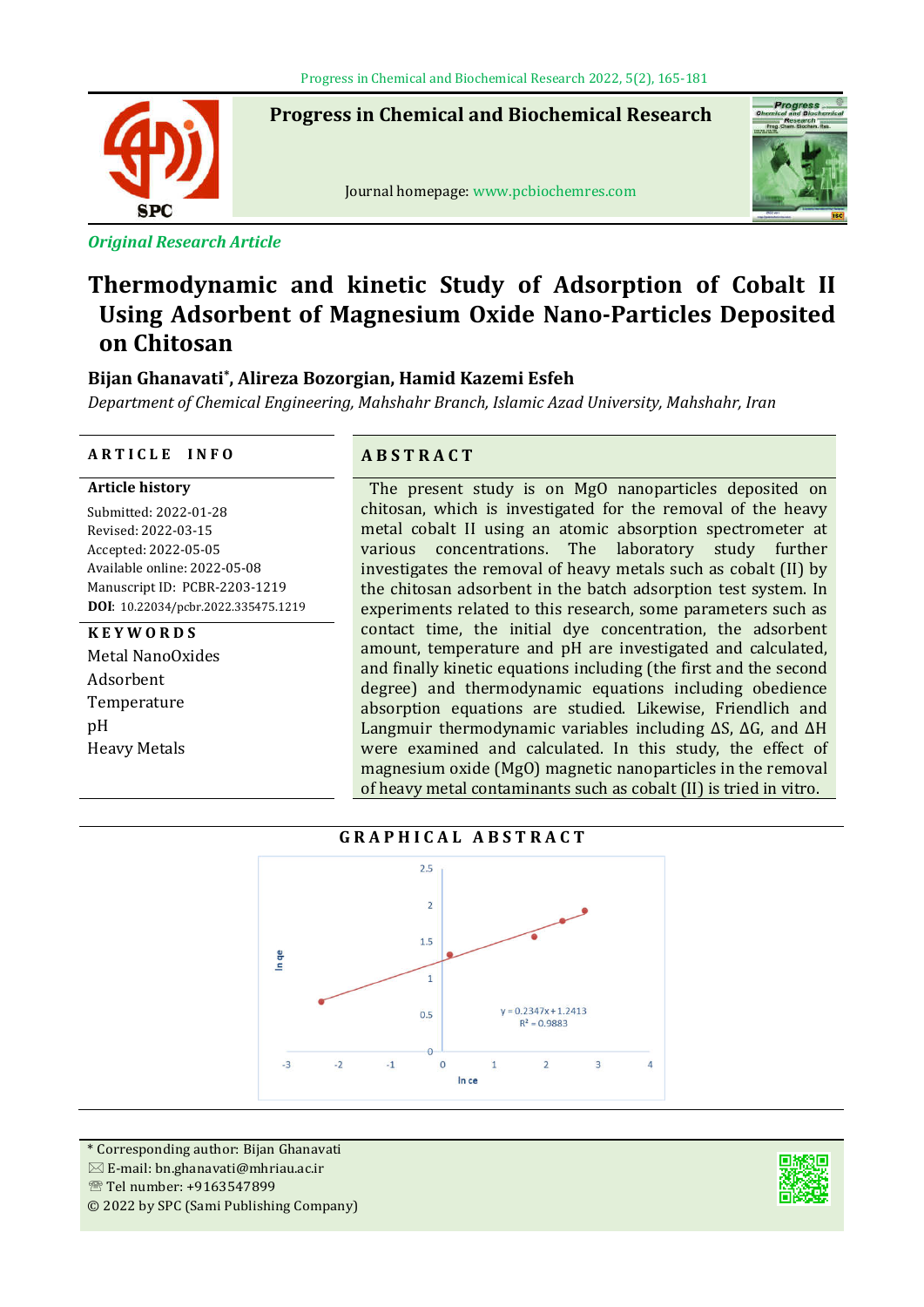#### **Introduction**

Adsorption process is one of the most common methods due to its flexibility in designing the process and producing water without pollution, and also it is suitable for reuse [1-3]. By choosing a suitable adsorbent, it can be considered a reliable method for removing certain types of contaminants. Some toxic compounds of metals such as cobalt (II) have been used in many chemical and metallurgical industries and they are in the effluent stream of these industries. These toxic compounds will have the adverse effects on the environment and their health [4, 5]. One of the common methods in the field of removal of metals such as cobalt (II) is using heavy metal adsorption process on adsorbent solid particles. Some metals, such as iron, zinc, and copper are found naturally in the human body and are good for health in small amounts, as well. It should be noted that when toxic toxins enter the body, the body is not able to break them down and is not excreted, however it is deposited and accumulated in tissues such as fat, muscles, bones, and joints, and this causes disease. There will be numerous side effects in the body [6-11]. As mentioned, natural hydrogels and polymers are very suitable for the recovery and removal of metal cations due to their properties such as unique structure, reasonable price, being in the form of various adsorbents, easy to use, reusability, and high chemical, and mechanical resistance [12-14]. The crisis of water shortage in the country is one of the most significant issues due to the increasing demand for consumption in the industrial, agricultural, and domestic sectors. The increased consumption along with the recent droughts has severely reduced water resources, and as a result, the water supply from the unconventional sources such as wastewater, polluted surface, groundwater sources, and saline water has been considered [15-17]. The productive effluents in various urban, industrial, and agricultural sectors are considered as a sustainable source for water

crisis management as a strategic solution [18- 20].

#### **Materials and Methods**

In this study, the removal of cobalt metal from water by a magnesium nan-oxide oxide adsorbent deposited on chitosan was investigated. First, the synthesized hydrogel nanocomposite was prepared in solid form, and finally the tests were performed to analyze the adsorption process under the discontinuous conditions and the parameters of contact time, adsorbent amount, initial contaminant concentration, pH, and temperature were analyzed.

## **Synthesis of magnesium oxide/chitosan hydrogel nanocomposites**

To prepare a magnesium oxide/chitosan hydrogel nanocomposite adsorbent, a 2% w/v solution of chitosan in 0.1 M acetic acid was initially prepared as a solvent. Then, after dispersing in an ultrasonic bath, magnesium oxide nanoparticles of 5% w/v gently were added to magnesium oxide nanoparticles and after that to the chitosan solution and it was placed on a magnetic stirrer for 30 minutes at 2000 rpm, and then it was ultrasonized again. Then after, it was placed on a magnetic stirrer for 2 hours, and finally the resulting solution was dried in a glass jar at room temperature and the resulting film was used for absorption.

#### **Solubilization**

To prepare the solution containing cobalt (II), the standard solution of 1000 ppm cobalt of atomic absorption device was used and to adjust the pH of the environment, rick acid chloride and 0.05 M of sodium hydroxide were utilized. First, a solution of 1000 ppm of cobalt (II) nitrate salt was made as a standard solution, and then from this solution, using deionized water and  $N_1V_1=N_2V_2$  bond, 500,250, and 100 ppm solutions were prepared and from 100 ppm solution to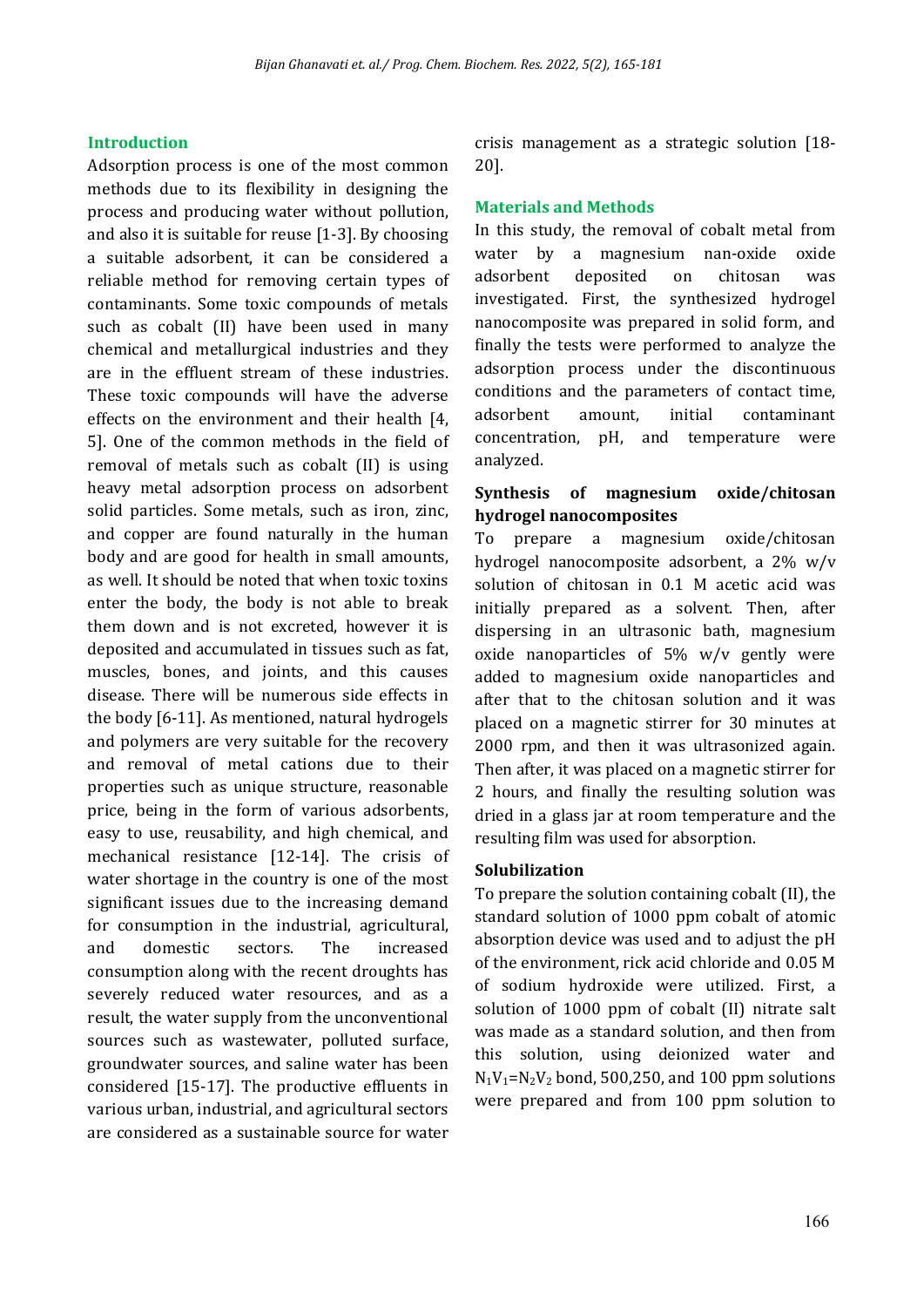make final concentrations of 15, 20, and 25 ppm, 5, 10 were used.

#### **The calibration curve determination**

To determine the calibration curve, different concentrations of the standard cobalt solution

with concentrations of 5, 10, 15, 20, and 25 ppm were prepared at ambient temperature, and then their adsorption was read by an atomic absorption device, and finally the calibration curve was drawn.



**Table 1.** Absorption values for different initial concentrations of cobalt (II)

**Figure 1.** Adsorption calibration curve in terms of different initial concentrations of cobalt (II)

The investigation and optimization of parameters affect the adsorption of cobalt (II) ions using magnesium oxide/chitosan hydrogel nanocomposite.

#### **Investigating the effect of pH**

20 mL of cobalt (II) solution with a concentration of 20 ppm was added at different pH values to 0.03 g of magnesium oxide/chitosan hydrogel nanocomposite adsorbent at room temperature for one hour on a magnetic stirrer at a constant speed of 400 rpm. The solutions were then passed through a filter paper, and finally their adsorption was measured by an atomic absorption apparatus. The results revealed that the highest percentage of divalent cobalt ion removal occurred with the adsorption of magnesium oxide/chitosan hydrogel nanocomposite at pH=5. Therefore, pH=5 was chosen as the optimal pH.

## **Investigating the effect of the adsorbent amount**

20 mL of cobalt (II) solution with a concentration of 20 ppm and pH=5 was added to different amounts of magnesium oxide/chitosan hydrogel nanocomposite adsorbent in grams and at room temperature for one hour on a magnetic stirrer with a constant speed of 400 rpm per minute. The solutions were then passed through a filter paper, and finally their absorption was measured by an atomic absorption apparatus. The results indicated that the highest removal percentage of divalent cobalt ions occurred with the amount of 0.1 g from the adsorbent of magnesium oxide/chitosan hydrogel nanocomposite.

#### **Investigating the effect of time**

20 mL of cobalt (II) solution with a concentration of 20 ppm and pH=5 was added to 0.1 g of the adsorbent nanocomposite of magnesium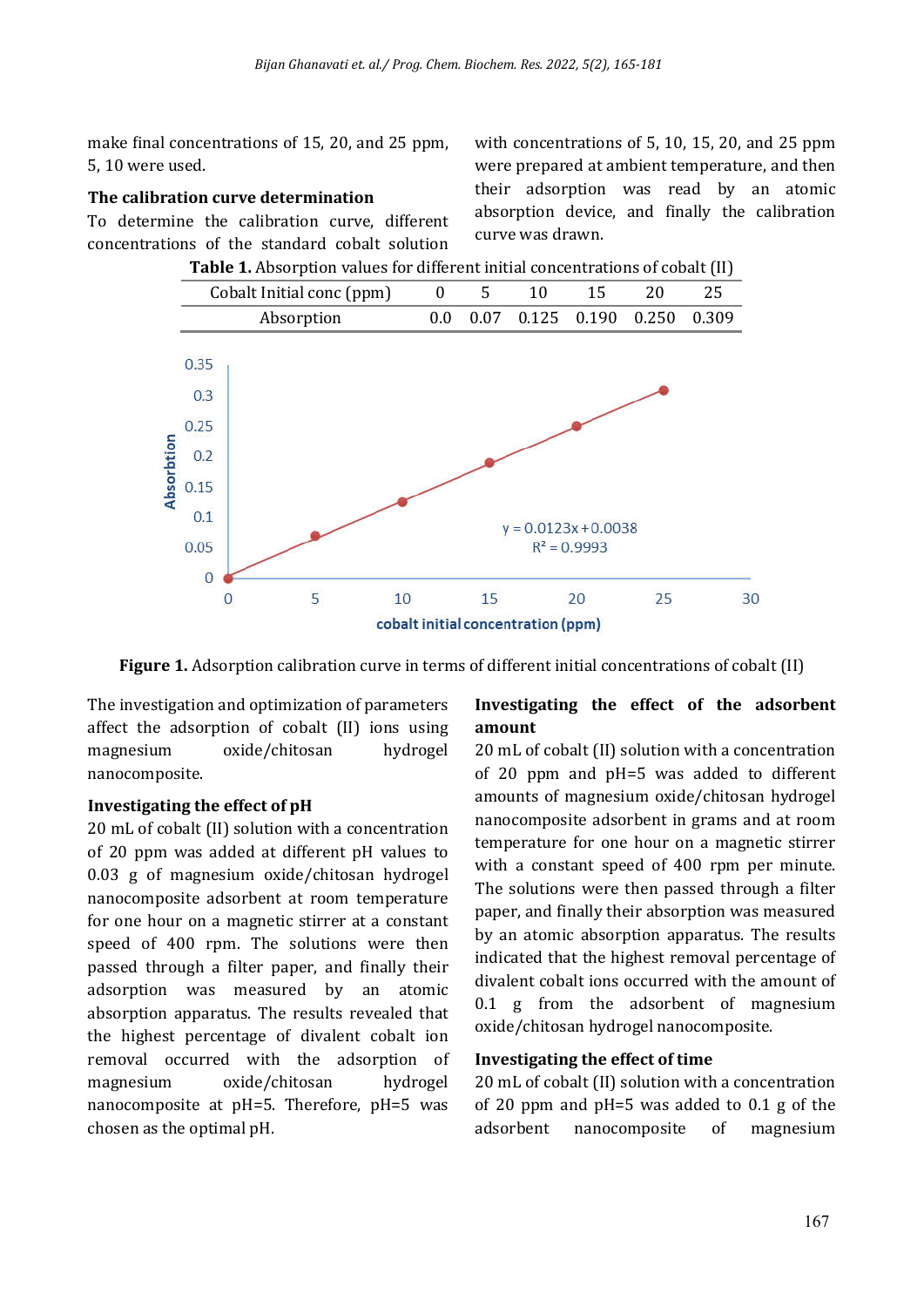oxide/chitosan hydrogel, at room temperature and in different times per minute on a magnetic stirrer with a constant speed of 400 rpm. The solutions were then passed through a filter paper, and finally their adsorption was measured by an atomic absorption apparatus. The results revealed that the highest removal percentage of divalent cobalt ions by adsorbent of magnesium oxide/chitosan hydrogel nanocomposite occurred in 50 minutes.

#### **Investigating the effect of temperature**

20 mL of cobalt (II) solution with a concentration of 20 ppm and pH=5 was added to 0.1 g of the adsorbent of magnesium oxide/chitosan hydrogel nanocomposite and it was placed on a magnetic stirrer at a constant speed of 400 rpm for 50 minutes at different temperatures. The solutions were then passed through a filter paper and their adsorption was measured by an atomic absorption spectrometer. The results indicated that the highest percentage of removal of divalent cobalt ions by magnesium oxide/chitosan hydrogel nanocomposite adsorbent occurred at 298 Kelvin.

## **Investigating the effect of valence cobalt (II) concentration**

20 mL of cobalt (II) solution with different concentrations and pH=5 was added to 0.1 g of adsorbent nanocomposite of magnesium oxide/chitosan hydrogel and at 298 K for 50 minutes on a magnetic stirrer with a constant speed of 400 rpm per minute. The solutions were then passed through a filter paper, and finally their absorption was measured by an atomic absorption apparatus.

#### **Test Results and Calculations**

#### **Determination of adsorbent profile**

#### *FT-IR adsorbent of magnesium oxide hydrogel nanocomposite/chitosan*

The presence of a strong peak in the 687 cm<sup>-1</sup> region is related to the Mg-O bond.



**Figure 2.** Infrared spectrum of magnesium oxide nanoparticles



**Figure 3.** Infrared spectrum of chitosan composition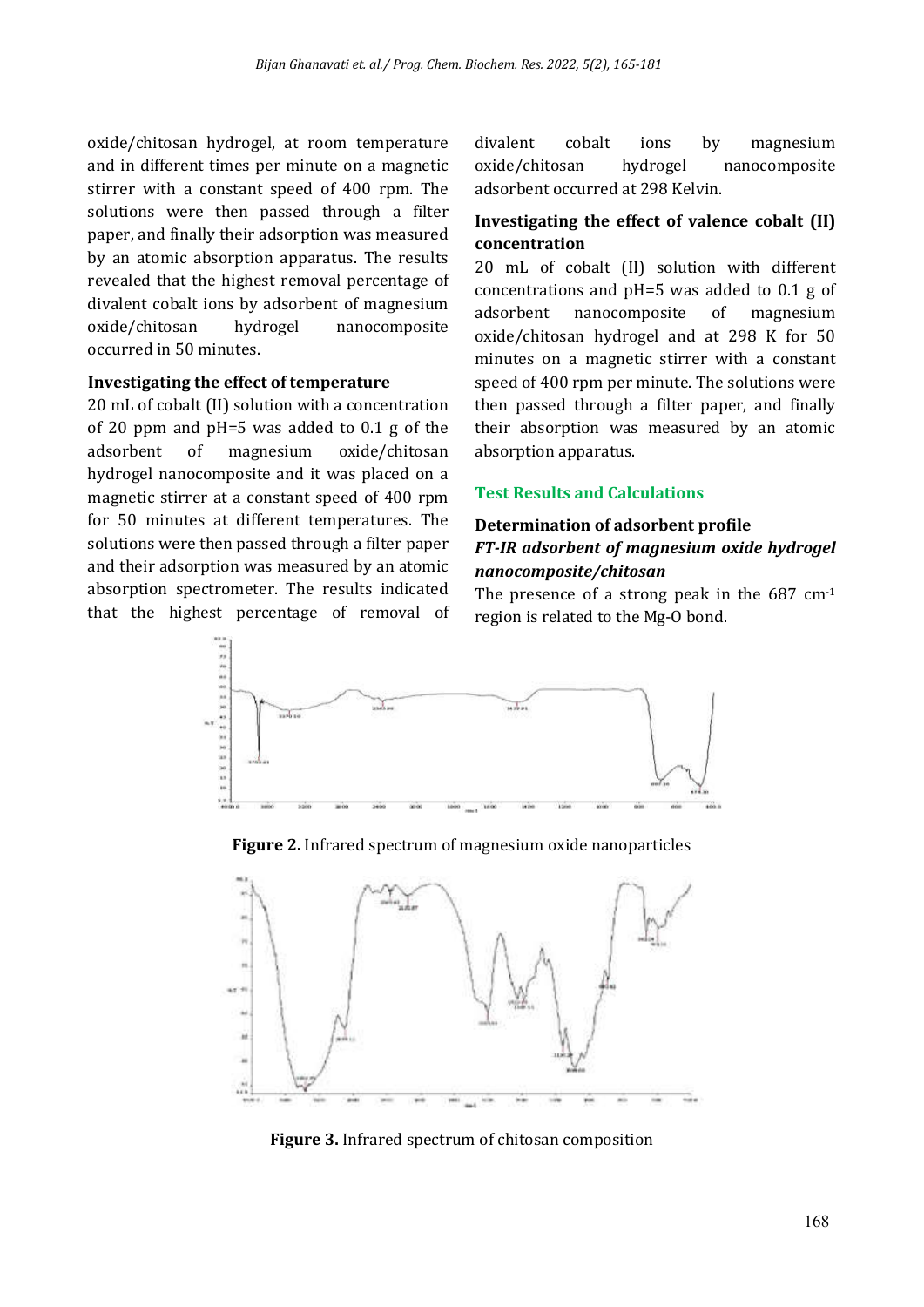The chitosan spectrum which is depicted in Figure 3 consists of an absorption band in the 3369 cm-1 region corresponding to the peak of a combination of NH2 and OH vibratory tensile groups. The absorption peaks in 2894 cm-1 region are related to the asymmetric tensile stress  $CH<sub>2</sub>$  and  $CH<sub>3</sub>$  and the absorption peaks from  $1500 \text{ cm}^{-1}$  to  $1600 \text{ cm}^{-1}$  belong to the carbonyl group attached to the amide and absorption bands from 1020 cm-1 to 1150 cm-1 can be applied to the tensile C**-**O **-**C, as attributed to be asymmetric.

In the infrared spectrum belonging to the magnesium oxide/chitosan hydrogel composite as displayed in Figure 4, compared to the chitosan infrared spectrum, the absorption band is 3369 cm-1 as wider and shifts to the left to 3550 cm-1, as being displaced indicating a strong interaction between these groups and magnesium oxide, and further the absorption peak in the 650 cm-1 region is related to the amide group bond and the tensile state of magnesium oxide.



**Figure 4.** Infrared spectrum of magnesium oxide/chitosan hydrogel nanocomposite



**Figure 5.** SEM spectrum image of magnesium oxide/chitosan hydrogel nanocomposite adsorbent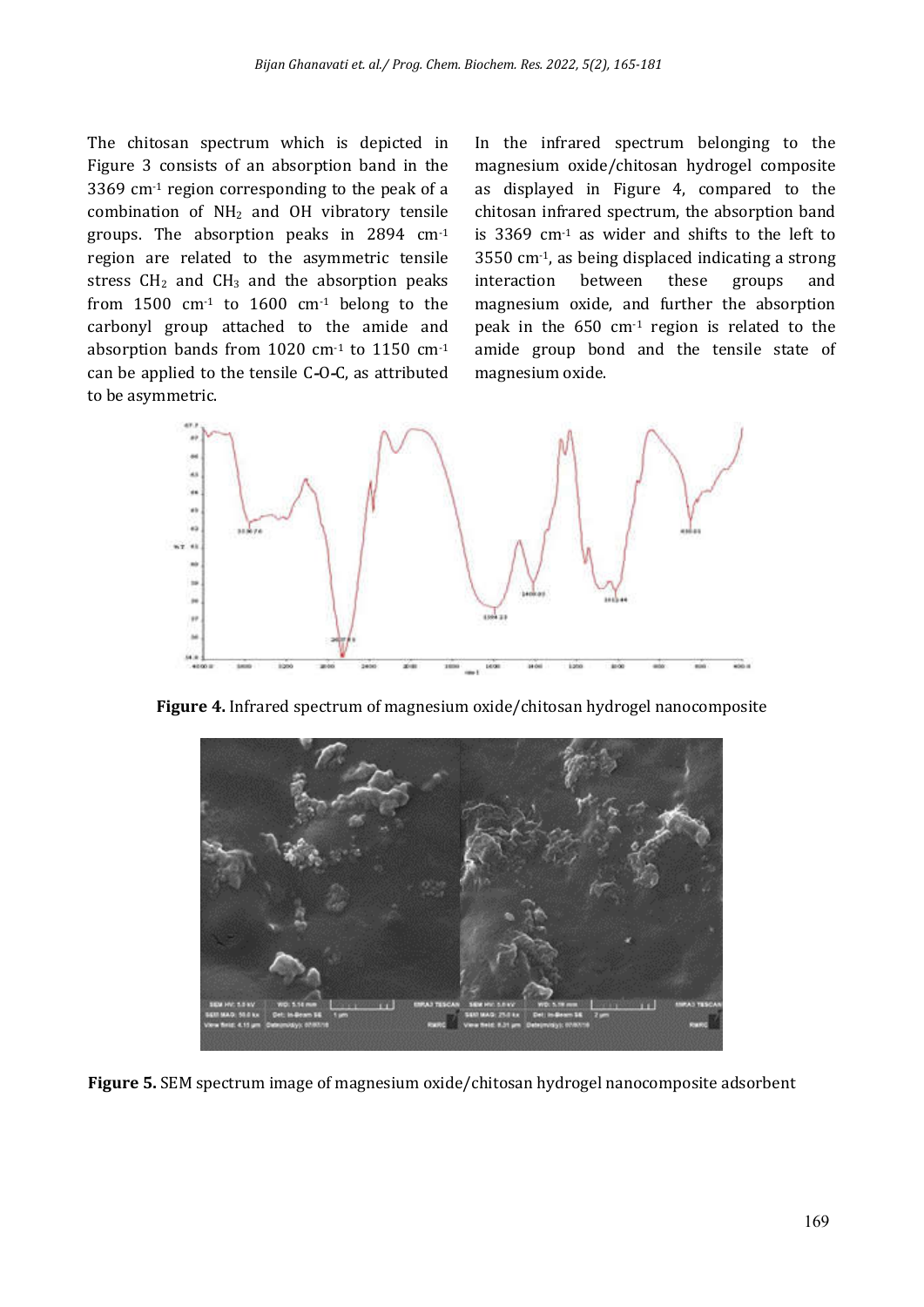

**Figure 6.** SEM spectrum image of adsorbent nanocomposite of magnesium oxide/ chitosan hydrogel

## **Results of the XRD spectrum of magnesium oxide nanoparticles**

Using the Debbie-Scherer relationship, the results of the XRD spectrum can be used to calculate the size of the crystals.

Debbie-Scherer relationship D= Kλ/βcosθ

In the above relation, k as Scherer constant, λ as the wavelength of the device,  $β$  as the peak width at half-height, θ as Bragg diffraction angle, and D as the particle size are produced, the obtained amount of particle size as observed from the SEM spectrum is reported to be between 40 and 60 nm.

## **Results of the effect of pH on the amount of adsorbent**

To investigate the effect of pH on cobalt (II) pollutant, different acidic, alkaline, and neutral environments were investigated and the results of this study were presented in the following table. The following diagram indicates the pH effect on the removal percentage of cobalt metal ions.

| pH | Adsorption of equilibrium | Equilibrium solution | Delete percentage |
|----|---------------------------|----------------------|-------------------|
|    | solution                  | concentration (ppm)  |                   |
| 3  | 0/105                     | 8/23                 | 58/8              |
| 4  | 0/098                     | 7/66                 | 61/7              |
|    | 0/082                     | 6/36                 | 68/2              |
| 6  | 0/118                     | 9/28                 | 53/6              |
| ⇁  | 0/135                     | 10/66                | 46/7              |

**Table 2.** The results of calculations related to the adsorption of cobalt (II) ions at different pH values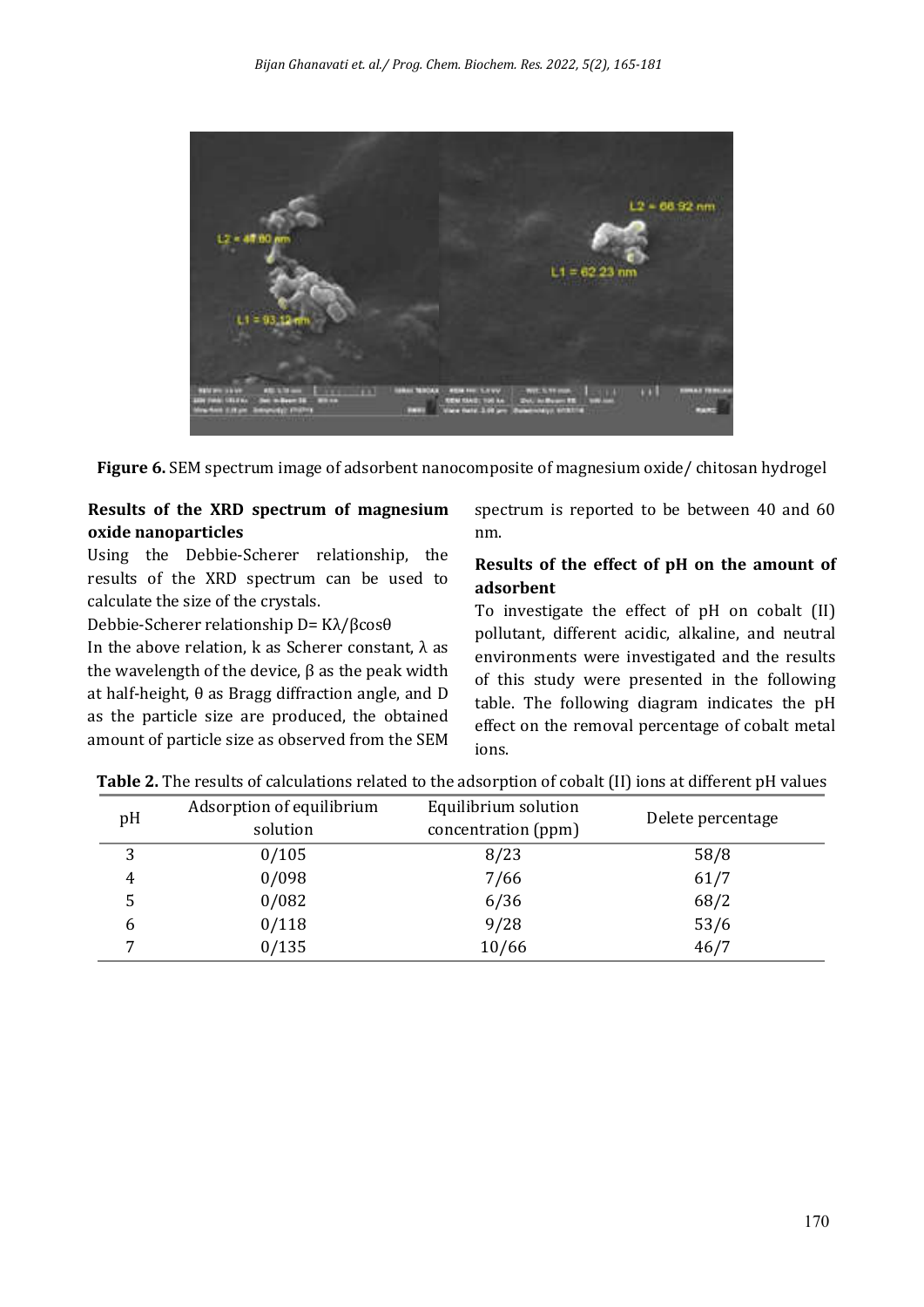

**Figure 7.** The effect of pH on the adsorption rate of cobalt (II) ion by the adsorbent on magnesium oxide/chitosan hydrogel nanocomposites

According to the pH chart, the optimum for the experiments is 5. As the pH decreases, the removal percentage decreases, which can be due to the competition of the ambient  $H^+$  with  $CO^{+2}$ . Because the addition of ric acid chloride increases the H+ amount in the environment, which H+ neutralizes the negative charge of the adsorbent and reduces the tendency of CO+2 to be placed on the adsorbent and reduces adsorption. By adding sodium to the cobalt solution, the amount of OH- ions increases and prevents CO+2 from settling on the adsorbent and decreases the adsorption.

## **Results of the effect of the adsorbent amount on the amount of adsorption**

According to the obtained data from the experiments, the percentage of cobalt (II) ion removal was calculated by different amounts of adsorbent. The graph of the effect of the adsorbent amount on the removal of cobalt ions by adsorbent of magnesium oxide/chitosan hydrogel nanocomposite is as follows.

| <b>Table 3.</b> The results of calculations related to the adsorption of cobalt (II) with different amounts of |
|----------------------------------------------------------------------------------------------------------------|
| adsorbent                                                                                                      |

| Delete percentage | Equilibrium solution<br>concentration (ppb) | Adsorption of<br>equilibrium solution | Absorbent amount (g) |
|-------------------|---------------------------------------------|---------------------------------------|----------------------|
| 67                | 6/60                                        | 0/085                                 | 0/03                 |
| 78                | 4/40                                        | 0/058                                 | 0/05                 |
| 87/3              | 2/53                                        | 0/035                                 | 0/07                 |
| 94/2              | 1/15                                        | 0/018                                 | 0/1                  |
| 95                | 0/99                                        | 0/016                                 | 0/12                 |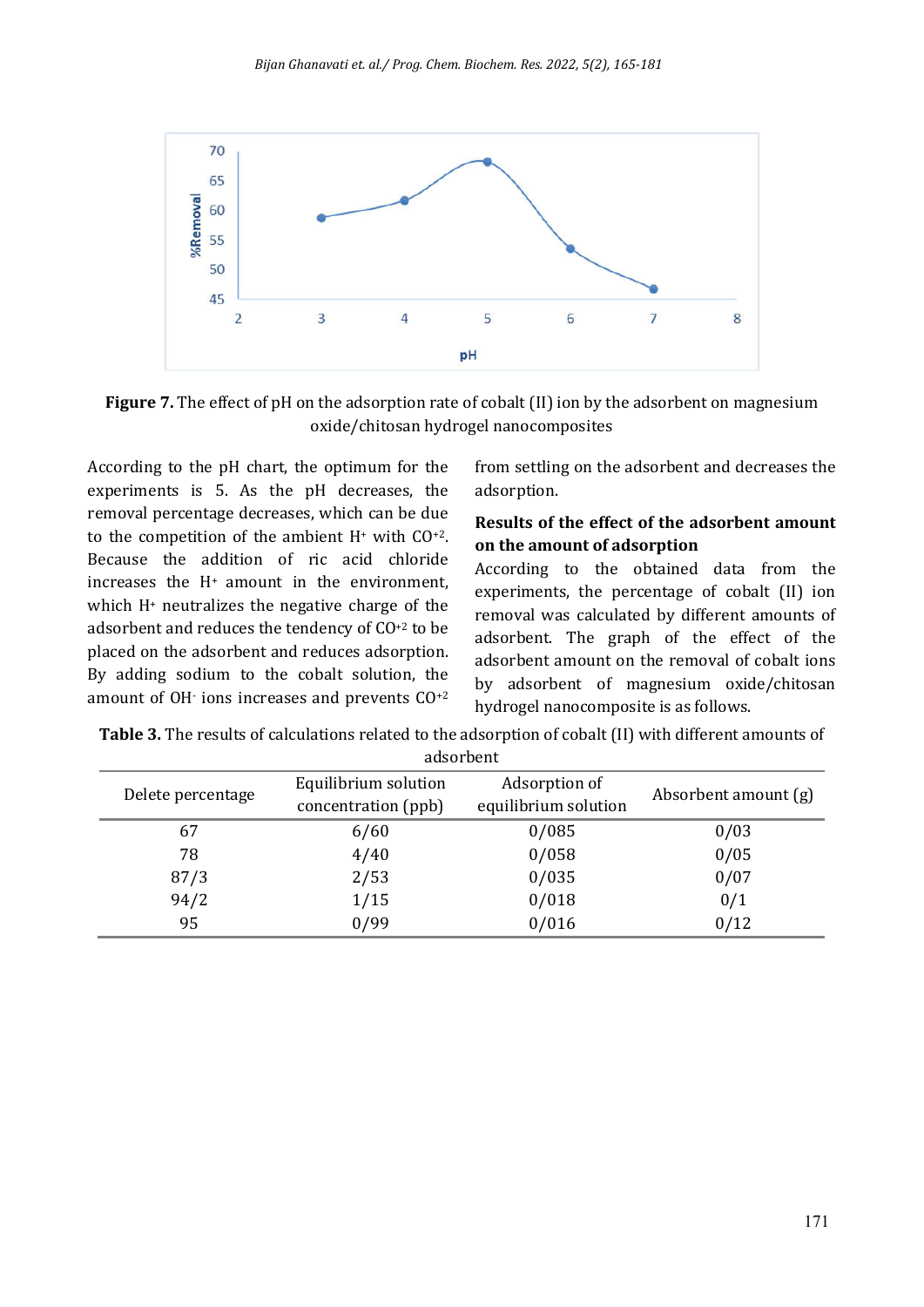

**Figure 8.** The effect of adsorbent on adsorption of cobalt (II) ion by adsorbent of magnesium oxide/chitosan hydrogel nanocomposite

Obviously, the optimal amount of adsorbent is 0.1 g. The number of adsorbent increases initially with enhancing the amount of adsorbent up to 0.1 g due to the increase of active sites, but gradually increasing the amount of adsorbent has no effect on the adsorption process.

## **Results of the effect of contact time on the amount of adsorbent**

According to the experimental data, the adsorption capacity of cobalt (II) ion was calculated by the adsorbent of magnesium oxide/chitosan hydrogel nanocomposite at times of 10, 20, 30, 40, 50, and 60 minutes.

|  |  | <b>Table 4.</b> The results of adsorption values of cobalt (II) ions at different times by adsorbent |  |
|--|--|------------------------------------------------------------------------------------------------------|--|
|  |  |                                                                                                      |  |

| Time (min) | Adsorption of<br>equilibrium solution | Equilibrium solution<br>concentration (ppm) | Delete percentage |
|------------|---------------------------------------|---------------------------------------------|-------------------|
| 10         | 0/148                                 | 11/72                                       | 41/4              |
| 20         | 0/102                                 | 7/98                                        | 60/1              |
| 30         | 0/076                                 | 5/87                                        | 70/6              |
| 40         | 0/042                                 | 3/1                                         | 84/5              |
| 50         | 0/017                                 | 1/07                                        | 94/6              |
| 60         | 0/015                                 | 0/91                                        | 95/4              |



**Figure 9.** The effect of contact time on the adsorption rate of cobalt (II) ion by adsorbent of magnesium oxide/chitosan hydrogel nanocomposite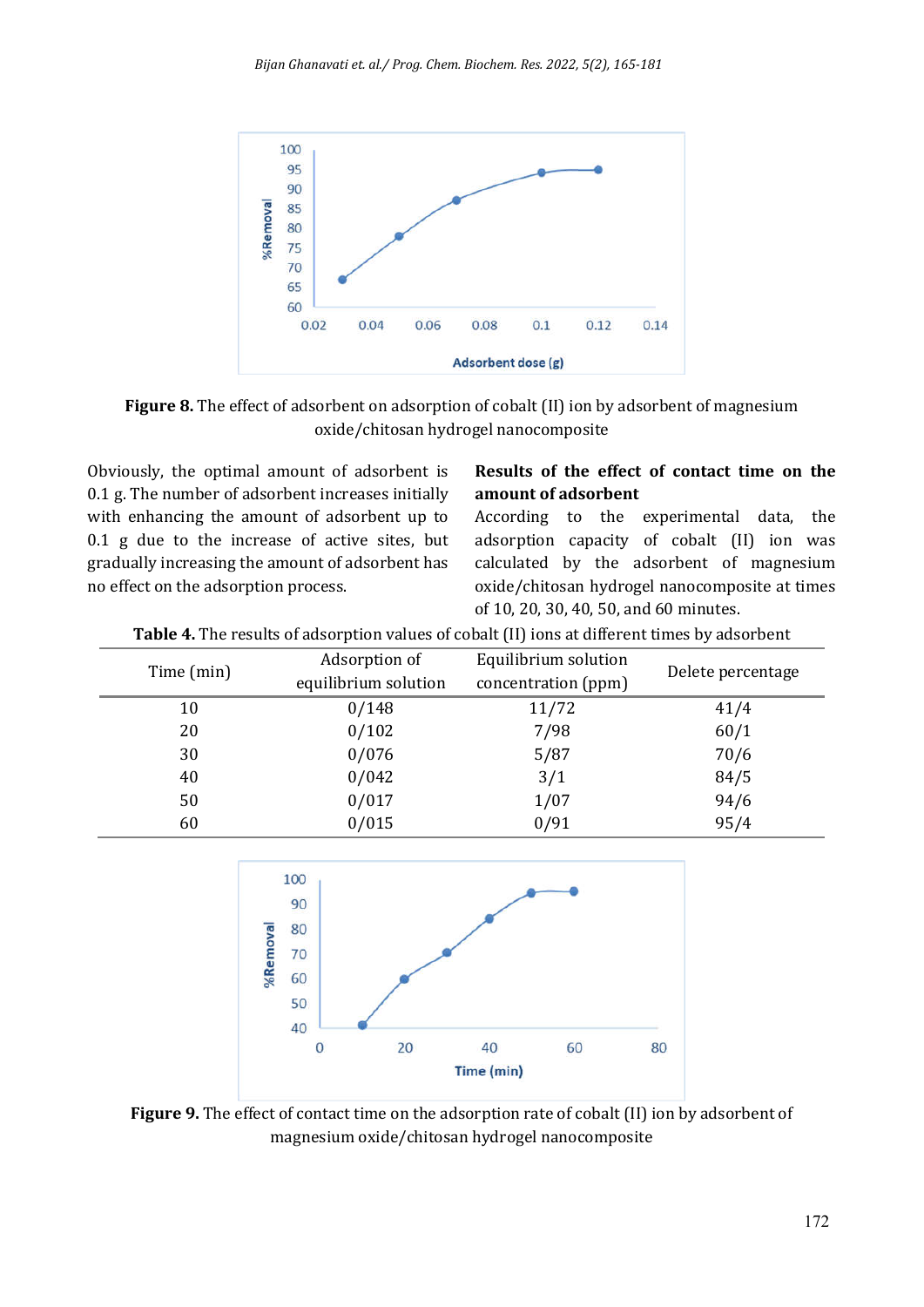As can be seen from the diagram, the slope of the curve is high in the early times, due to the fact that in the initial moments, the concentration of cobalt ions in the environment is high and the adsorbent has many empty sites, i.e. the concentration gradient is at its maximum value. Concentration affects the mass transfer rate, and therefore ions are rapidly absorbed by the adsorbent. Through the passage of time, the solution's concentration decreases, while the concentration of the adsorbent surface increases. Therefore, the time delta shrinks, and as a result, the mass transfer rate decreases until the mass transfer no longer takes place. Because the adsorbent is completely saturated with cobalt, then the system reaches equilibrium, which is called the equilibrium time. According to the diagram, the optimal contact time is 50 minutes, and after this time, the adsorbent surface is saturated with cobalt and no adsorption takes place. In other words, after reaching the optimal contact time, the absorption and repulsion speeds are equal and the system becomes balanced and the absorption capacity is completed, as well.

#### **The results of the studied temperature effect**

According to the obtained data from the experiments, the percentage of cobalt (II) ion removal by the adsorbent was measured and calculated at different temperatures. The graph of the temperature effect on the removal of cobalt by adsorbent of magnesium oxide/chitosan hydrogel nanocomposite is as follows.

| Temperature (K) | Adsorption of<br>equilibrium solution | Equilibrium solution<br>concentration (ppm) | Delete percentage |
|-----------------|---------------------------------------|---------------------------------------------|-------------------|
| 298             | 0/019                                 | 1/23                                        | 93/8              |
| 308             | 0/045                                 | 3/35                                        | 83/2              |
| 318             | 0/076                                 | 5/87                                        | 70/6              |
| 328             | 0/098                                 | 7/66                                        | 61/7              |
| 338             | 0/117                                 | 9/20                                        | 54                |







Based on the above diagram, it is visible that the adsorption percentage decreases with increasing temperature, which may indicate the physical nature of the adsorption. Indeed, increasing the

temperature enhances the entropy and weakens the bonds between the adsorbent and adsorbent species, as well.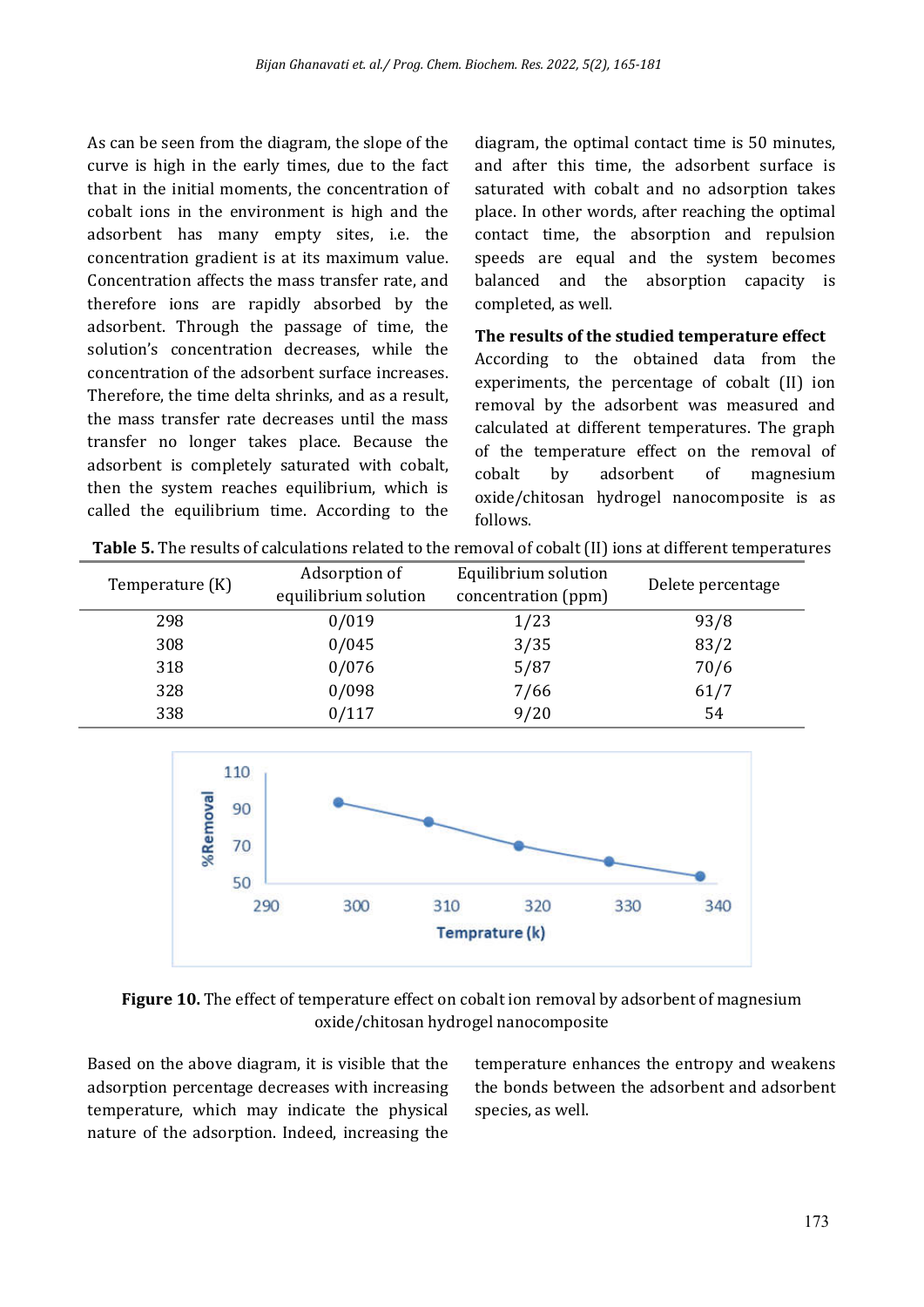**The results of the effect of initial concentration on the amount of adsorption** According to the obtained data from the experiments, the percentage of cobalt (II) ion removal by the adsorbent was measured and calculated at different concentrations of the

contaminant. The studies reveal that with increasing cobalt concentration, the removal rate decreases. The graph of the concentration effect on cobalt removal by adsorbent of magnesium oxide/chitosan hydrogel nanocomposite is as follows.

**Table 6.** The results of Cobalt (II) ion adsorption values in different concentrations of cobalt (II)

|                       | nitrate              |                      |                   |  |  |
|-----------------------|----------------------|----------------------|-------------------|--|--|
| Initial concentration | Adsorption of        | Equilibrium solution |                   |  |  |
| (ppm)                 | equilibrium solution | concentration (ppm)  | Delete percentage |  |  |
| 10                    | 0/005                | 0/097                | 99                |  |  |
| 20                    | 0/018                | 1/15                 | 94/2              |  |  |
| 30                    | 0/076                | 5/87                 | 80/4              |  |  |
| 40                    | 0/129                | 10/18                | 74/5              |  |  |
| 50                    | 0/196                | 15/62                | 68                |  |  |



**Figure 11.** The effect of the initial cobalt concentration on the removal of cobalt ion by adsorbent of magnesium oxide/chitosan hydrogel nanocomposite

## **Investigating adsorption isotherms and analysis of isothermal data**

Using the obtained adsorption data from the adsorption curves, the relationship between the analyte values adsorbed by the adsorbent and the amount remaining in the solution at equilibrium can provide useful information about the mechanism, the surface properties, and the adsorbent affinity for the adsorbent. These equilibrium relationships are expressed by absorption isotherms. Absorption isotherms are scientifically and theoretically very prominent. Adsorption isotherms are also used to understand the type of interaction between the adsorbent and the adsorbent. Isothermal data can be adapted to different isothermal models to find a suitable model to study the process.

## **Investigating cobalt (II) adsorption isotherms on magnesium oxide/chitosan hydrogel nanocomposite composition**

The values of adsorbed cobalt on 0.1 g of adsorbent in different initial concentrations of cobalt (II) nitrate solution according to Tables (5- 6) and in the optimal conditions of the other variables are investigated and adsorption isotherm diagrams such as Langmuir, Friendlich, and Tamkin on the data were applied and the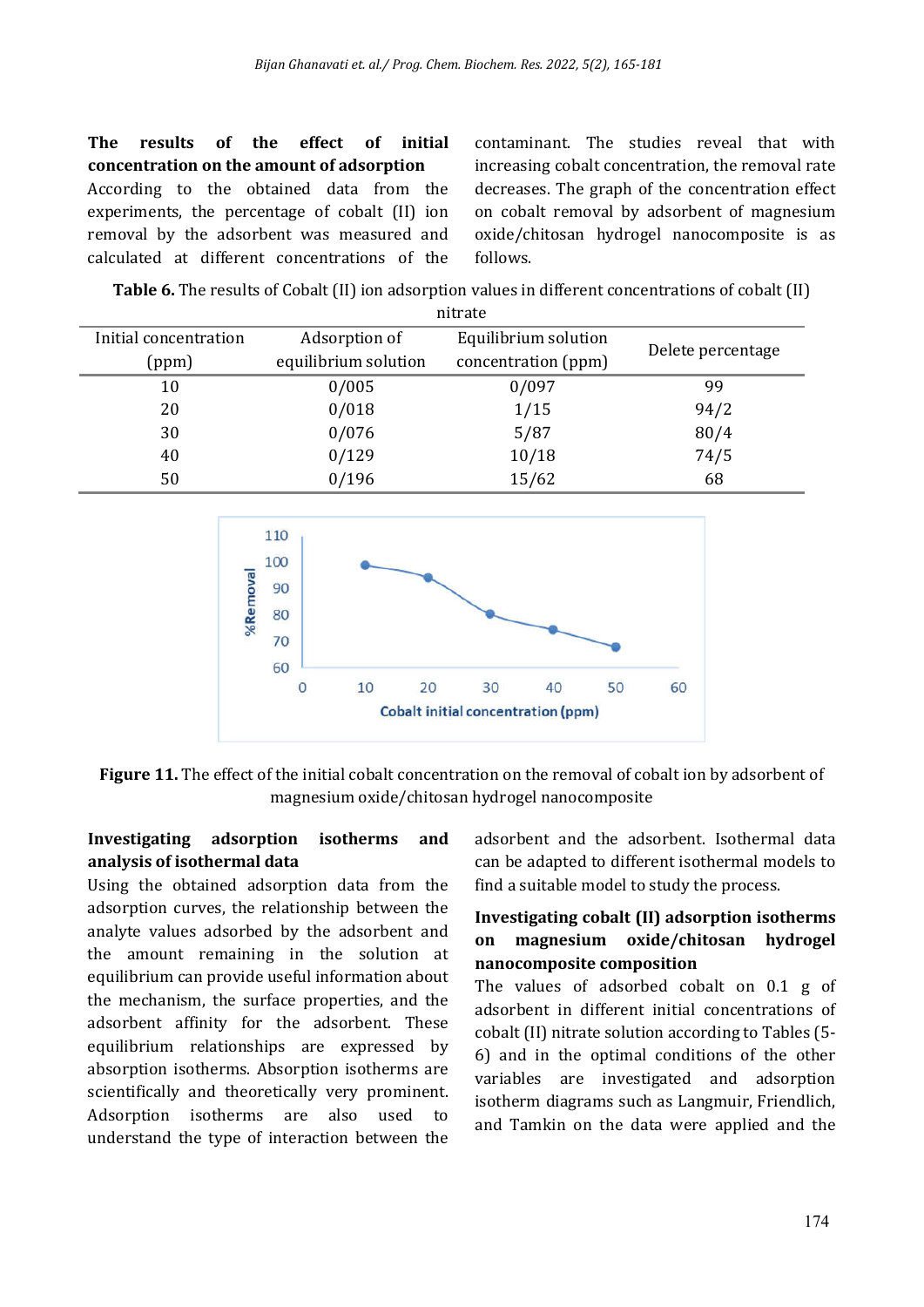results of this study revealed that the adsorption of cobalt (II) ion on the adsorbent follows the

Friendlich adsorption isotherm.

**Table 7**. The effect of the initial concentrations on the adsorption percentage of cobalt (II) ion by adsorbent of magnesium oxide/chitosan hydrogel nanocomposite to investigate adsorption isotherms at pH=5, adsorbent dose of 0.1 g, contact time 50 minutes, and temperature 298 K

| C0 | Adsorption | $C_{e}$ | %Removal | $q_e$ | $C_e/q_e$ | Ln C <sub>e</sub> | Ln q <sub>e</sub> |
|----|------------|---------|----------|-------|-----------|-------------------|-------------------|
| 10 | 0/005      | 0/097   | 99       | 1/980 | 0/049     | $-2/33$           | 0/683             |
| 20 | 0/018      | 1/15    | 94/2     | 3/77  | 0/350     | 0/139             | 1/327             |
| 30 | 0/076      | 5/87    | 80/4     | 4/83  | 1/215     | 1/769             | 1/575             |
| 40 | 0/129      | 10/18   | 74/5     | 5/96  | 1/71      | 2/320             | 1/785             |
| 50 | 0/196      | 15/62   | 68       | 6/87  | 2/27      | 2/748             | 1/927             |

## **Investigating Langmuir Adsorption Temperature**

Using the data of the table, Langmuir isotherm equation was solved, the Ce/qe curve was plotted in terms of Ce, and the line equation was obtained. Thus, the Langmuir isotherm constants were calculated. The values obtained from the dimensionless parameter of separation factor (RL) at different initial concentrations indicate the desirable adsorption of divalent cobalt ions on the adsorbent of magnesium oxide/chitosan hydrogel nanocomposite.



**Figure 12.** Langmuir adsorption isotherm for different concentrations of divalent cobalt with different initial concentrations by magnesium oxide/chitosan hydrogel nanocomposite adsorbent

|  | <b>Table 8.</b> Langmuir surface adsorption isotherm constants |
|--|----------------------------------------------------------------|
|--|----------------------------------------------------------------|

|                             | $\cdot$                       |        |  |
|-----------------------------|-------------------------------|--------|--|
| $q_m$ (mg g <sup>-1</sup> ) | $K_{L}$ (L mg <sup>-1</sup> ) |        |  |
| 6799                        | 0/846                         | 0/9753 |  |
|                             |                               |        |  |

| $C0(mg g-1)$ | $R_L$ |
|--------------|-------|
| 10           | 0/084 |
| 20           | 0/055 |
| 30           | 0/037 |
| 40           | 0/023 |
| 50           | 0/023 |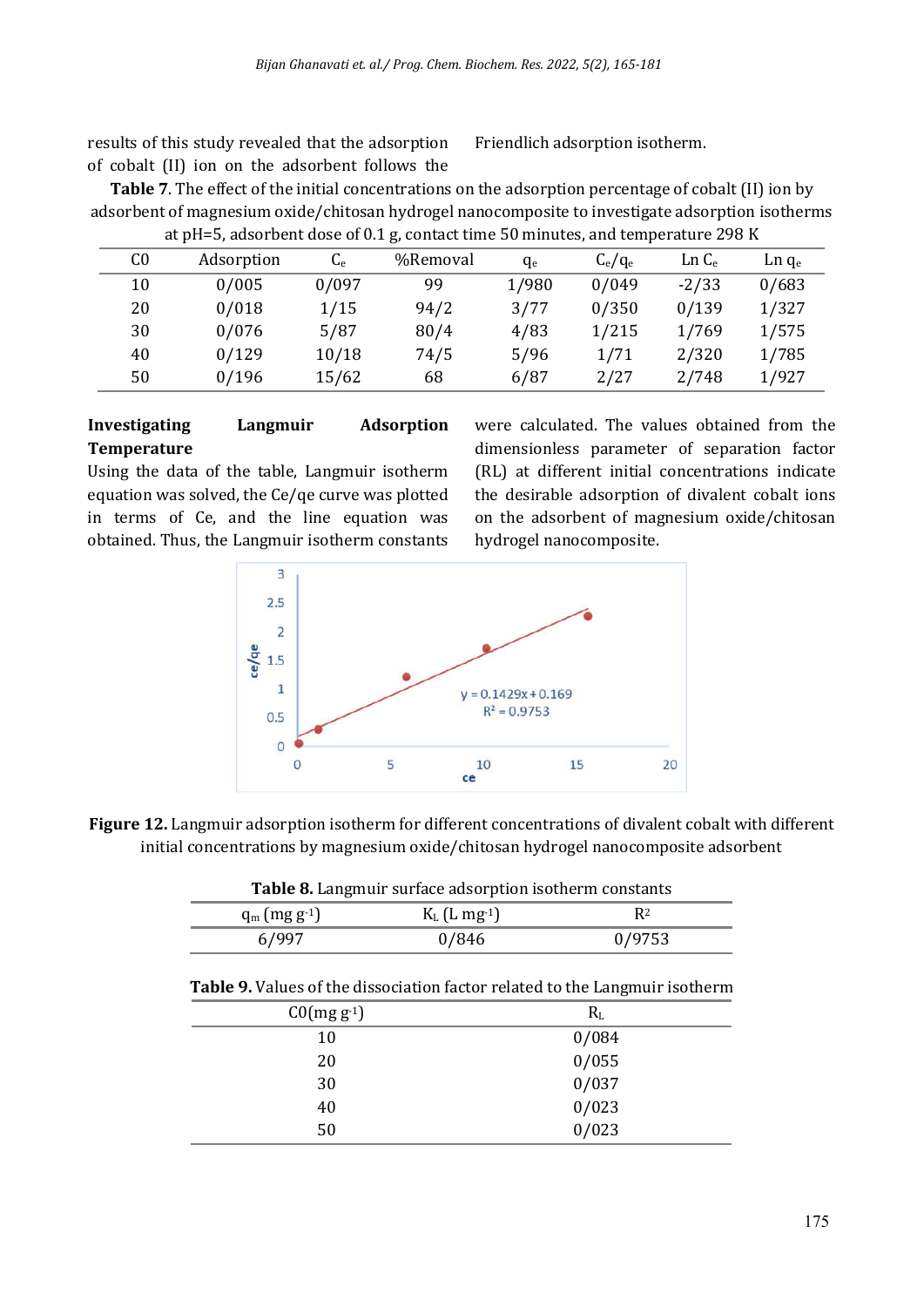## **Investigating Friendlich surface adsorption isotherm**

indicate that the adsorption process occurred physically and optimally.

The values obtained from the nf parameter, which is related to the adsorption intensity,



**Figure 13.** Friendlich isotherm for adsorption of divalent cobalt ions with different initial concentrations by adsorbent of magnesium oxide/chitosan hydrogel nanocomposite under the optimal conditions

**Table 10.** Friendlich surface adsorption isotherm constants

|        | $K_f(mg\ g^{-1})$ | n·<br>$ -$         |
|--------|-------------------|--------------------|
| ے یہ ت | ے عدر سو          | $\lambda$<br>,,,,, |



**Figure 14.** Tamkin isotherm for adsorption of divalent cobalt ions with different initial concentrations by adsorbent of magnesium oxide/chitosan hydrogel nanocomposite under the optimal conditions

**Investigating isothermal isotherm ion adsorption isotherm**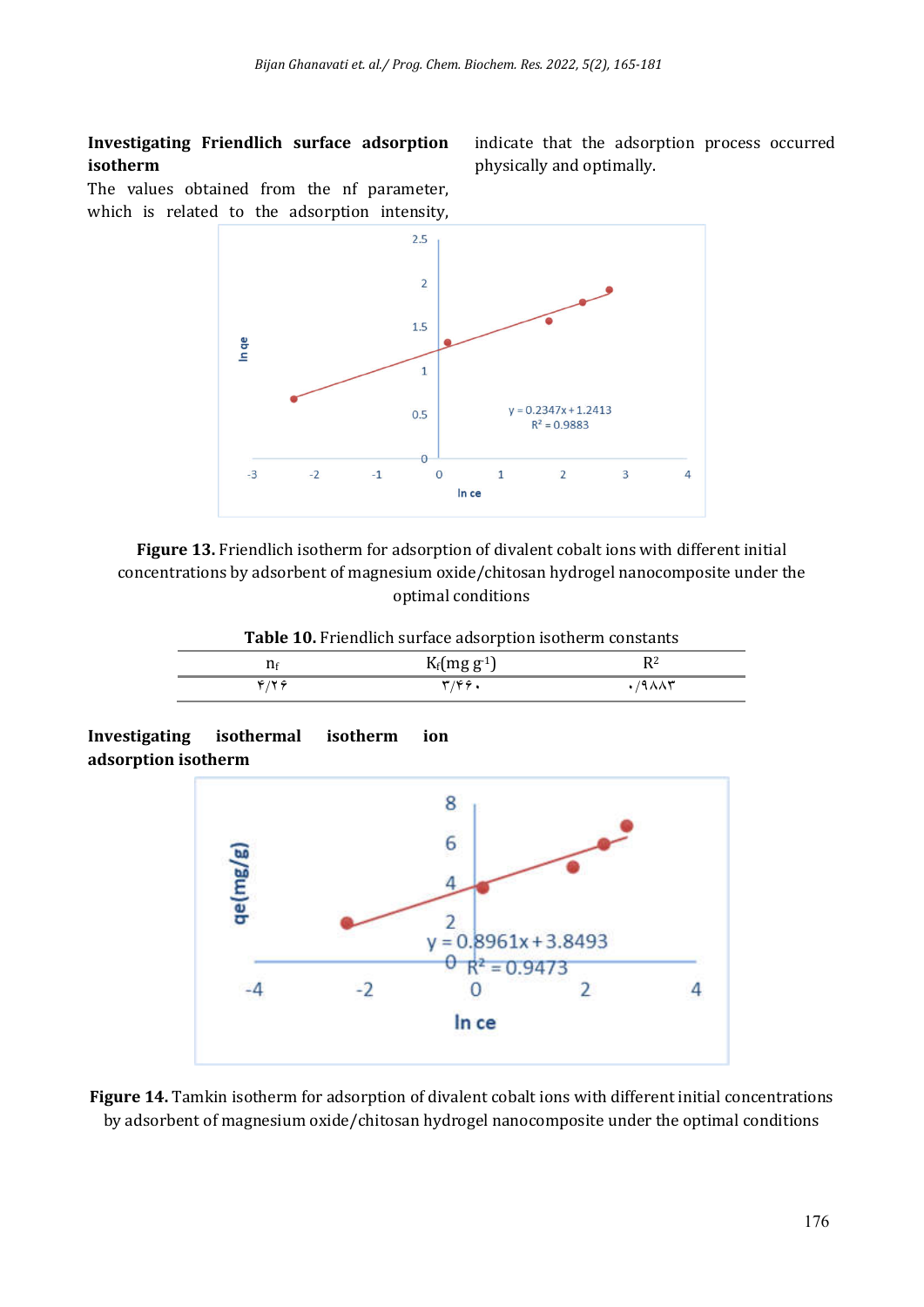| <b>Table 11.</b> Absolution isomerin constants of obeginner |                |                |  |
|-------------------------------------------------------------|----------------|----------------|--|
| $B$ (J mole <sup>-1</sup> )                                 | $K_T$ (L mg-1) | R <sub>2</sub> |  |
| 0.8961                                                      | 73.33          | 0.9473         |  |

**Table 11.** Absorption isotherm constants of obedience

#### **Adsorption kinetics**

Adsorption is a multi-step process involving the transfer of adsorbed molecules from the dissolved phase to the adsorbent surface, and then the penetration of soluble particles into the internal pores of the adsorbent. Nowadays, researchers seek to develop nanotechnology and the application of nanotechnology in human life. In this regard, the construction of efficient, recyclable, and easily prepared adsorbents which can perform the adsorption process with high accuracy and precision in the shortest possible time, and it has been a part of nanotechnology studies. To achieve this goal, the kinetic studies are necessary.

## **Investigating cobalt (II) adsorption kinetics on magnesium oxide/chitosan hydrogel nanocomposite**

## **Investigating the quasi-first order kinetic model**

To investigate the adsorption kinetics of cobalt (II) on the nanocomposite of magnesium oxide/chitosan hydrogel, a series of experiments were performed at different times at a concentration of 20 mg/l of cobalt (II) nitrate solution and under the optimal conditions of the other variables. Different kinetic models were used on experimental data to evaluate the speed of the adsorption process and the potential of the velocity-determining step. In this regard, to investigate the adsorption rate and calculate the relevant constants, the quasi-first-order and the second-order quasi-second-order kinetic models were used. The correlation coefficient revealed that the adsorption of cobalt (II) follows the quasi-second order kinetics.

**Table 12.** The effect of contact time on the adsorption percentage of cobalt (II) by magnesium oxide/chitosan hydrogel nanocomposite to investigate the adsorption kinetics at pH=5, adsorbent dose of 0.1 g, 298 K temperature and concentration of 20 mg/l cobalt

| Time  | Adsorption | $C_{e}$    | Adsorption | $q_t$                                 |             | Log         |         |
|-------|------------|------------|------------|---------------------------------------|-------------|-------------|---------|
| (min) |            | $(mg L-1)$ |            | $(\mathrm{mg}\, \mathrm{g\text{-}1})$ | $q_e - q_t$ | $(q_e-q_t)$ | $t/q_t$ |
| 10    | 0/148      | 11/72      | 41/4       | 1/65                                  | 3/18        | 0/502       | 6/06    |
| 20    | 0/102      | 7/98       | 60/1       | 2/40                                  | 2/43        | 0/385       | 8/33    |
| 30    | 0/076      | 5/87       | 70/6       | 2/82                                  | 2/01        | 0/303       | 10/63   |
| 40    | 0/042      | 3/1        | 84/5       | 3/38                                  | 1/45        | 0/161       | 11/83   |
| 50    | 0/017      | 1/07       | 94/6       | 3/78                                  | 1/05        | 0/021       | 13/22   |
| 60    | 0/015      | 0/91       | 95/4       | 3/82                                  | 1/01        | 0/004       | 15/70   |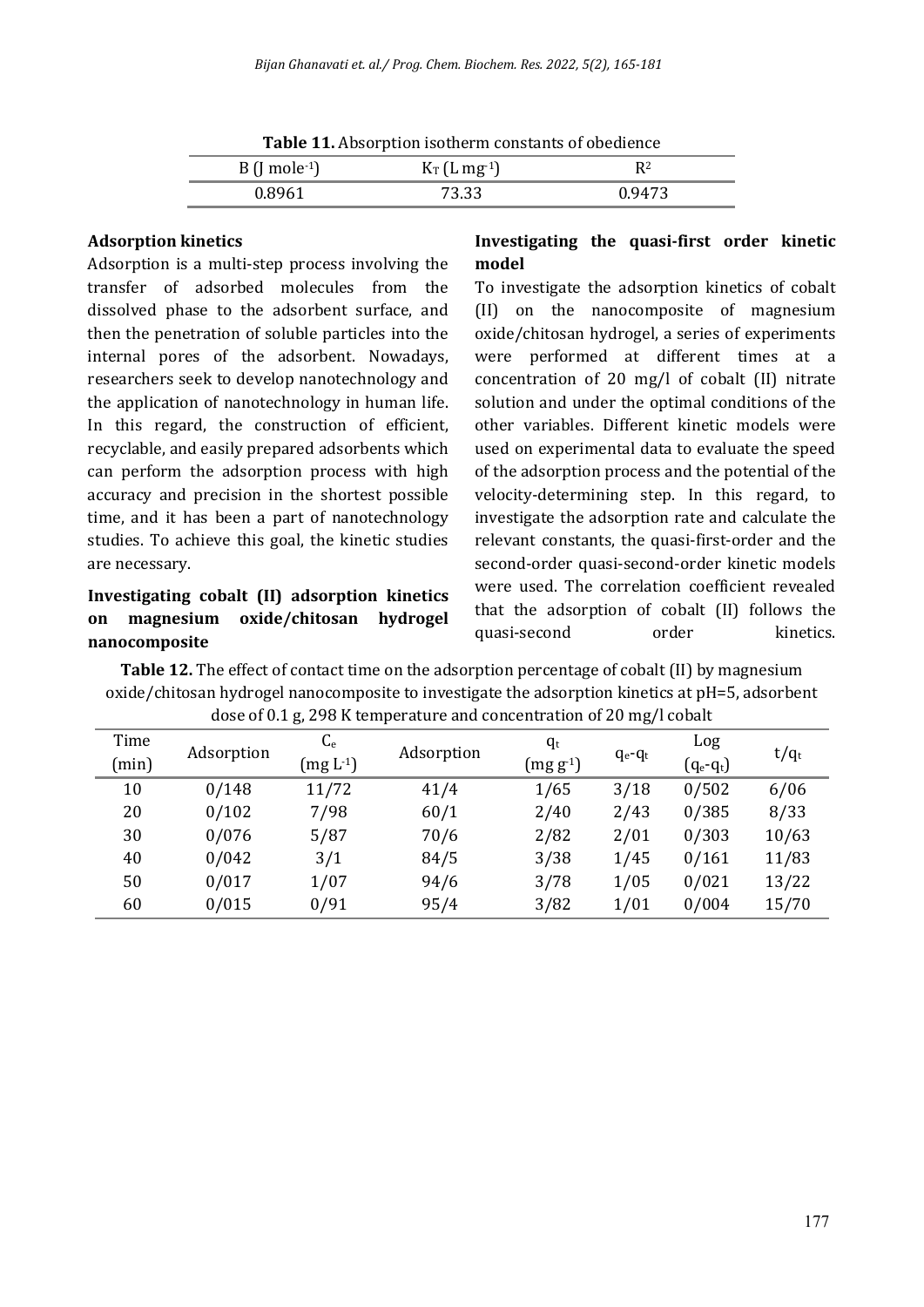

**Figure 15.** Kinetics of the quasi-first-order adsorption of cobalt (II) by magnesium oxide/chitosan hydrogel nanocomposite adsorbent

| <b>Table 13.</b> The quasi-first order kinetic parameters                   |       |        |  |  |
|-----------------------------------------------------------------------------|-------|--------|--|--|
| $K_1$ (min <sup>-1</sup> )<br>R <sup>2</sup><br>$q_e$ (mg g <sup>-1</sup> ) |       |        |  |  |
| 3/996                                                                       | 0/024 | 0.7679 |  |  |

## **Investigating the quasi-second order kinetic model**



**Figure 16.** The quasi-second-order kinetics of cobalt (II) adsorption by magnesium oxide/chitosan hydrogel nanocomposite adsorbent

| <b>Table 14.</b> The quasi-second order Kinetic parameters |                                               |                |  |
|------------------------------------------------------------|-----------------------------------------------|----------------|--|
| $q_e(mg\,g^{-1})$                                          | $K_2$ (g mg <sup>-1</sup> min <sup>-1</sup> ) | R <sub>2</sub> |  |
| 5/461                                                      | 0.0073                                        | 0.9878         |  |

#### **Adsorption thermodynamics**

#### **Calculation of thermodynamic variables**

Using data and thermodynamic equation, the equilibrium constants (Kd) at different temperatures are calculated, and then using equations, drawing a linear curve lnKd in terms of 1/T, and obtaining the line equation of thermodynamic variables are extracted at different temperatures, and further the results are obtained. The negativity of the Gibbs standard free energy changes indicates that the adsorption process is spontaneous. It should be noted that the negation of standard enthalpy changes in the reaction is a sign that the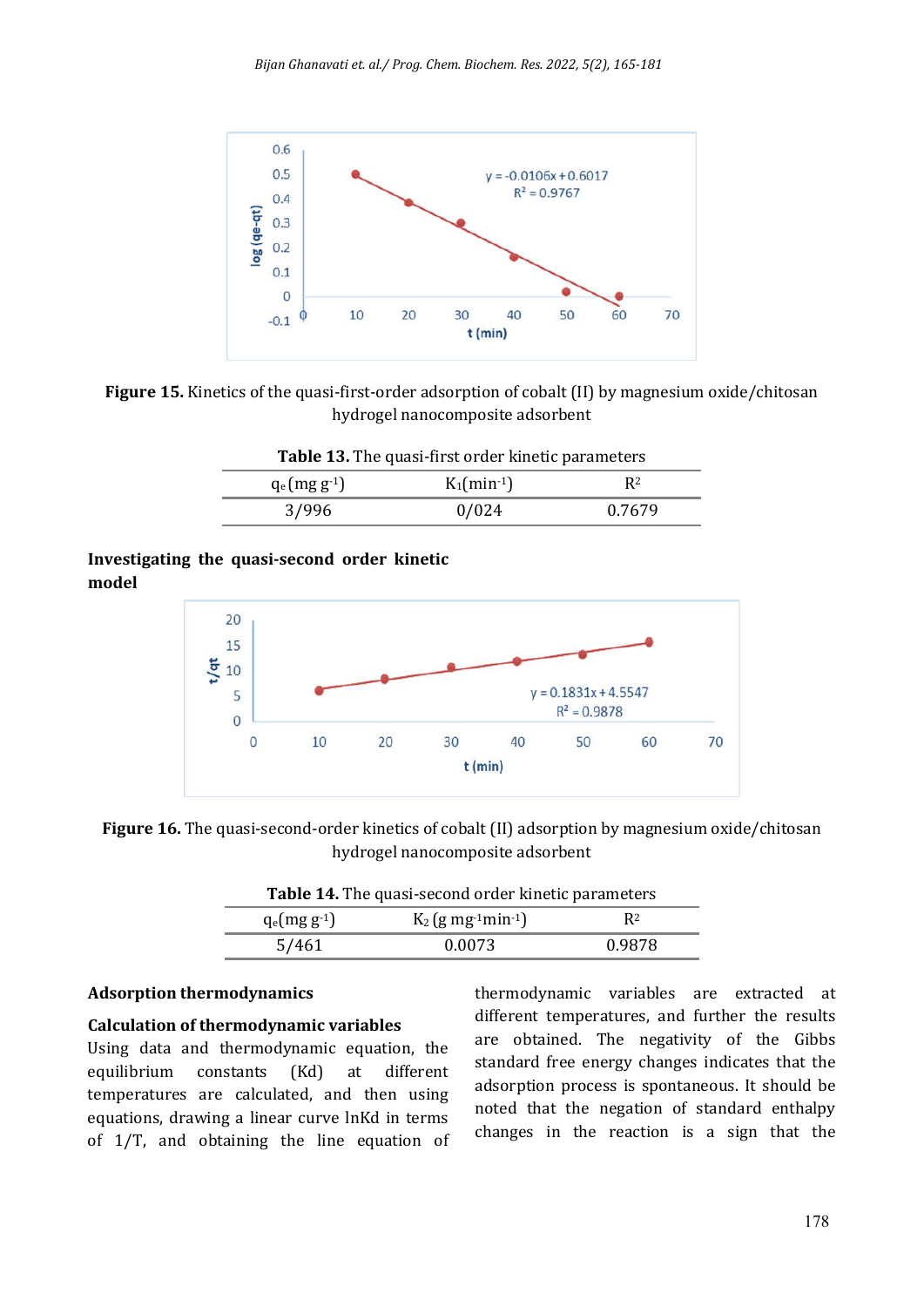adsorption process is warm. Moreover, the positivity of standard entropy changes in the system indicates an increase in irregularities in the interface between the solid-solution adsorption processes. In other words, the positive entropy changes of the standard system

indicate an increase in irregularity in the adsorbent in the pollutant adsorption process compared to the initial state before the adsorption process. Thus, the absorption has occurred.

**Table 15.** The equilibrium constant values for adsorption of valence cobalt (II) cobalt on magnesium oxide/chitosan hydrogel nanocomposite adsorbent

| T(K) | $C_e$ (mg $L^{-1}$ ) | $K_d(mLg^{-1})$ | $LnK_d$ | $1/T(K-1)$ |
|------|----------------------|-----------------|---------|------------|
| 298  | 1/23                 | 187/7           | 5/235   | 0/0033     |
| 308  | 3/35                 | 166/5           | 5/115   | 0/0032     |
| 318  | 5/87                 | 141/            | 4/950   | 0/0031     |
| 328  | 7/66                 | 123/4           | 4/815   | 0/003      |
| 338  | 9/20                 | 108             | 4/682   | 0/0029     |



**Figure 17.** Vanthof diagram for derivation of thermodynamic parameters of cobalt (II) ion adsorption by magnesium oxide/chitosan hydrogel nanocomposite adsorbent

**Table 16.** The thermodynamic parameters of cobalt (II) adsorption by magnesium oxide/chitosan hydrogel nanocomposite adsorbent

| T(K)   | $\Delta G^{0}$ (Kj mole <sup>-1</sup> ) | $H^0(KJ \text{ mole}^{-1})\Delta$ | $S^{0}$ (Kj mole-1) $\Delta$ |
|--------|-----------------------------------------|-----------------------------------|------------------------------|
| 298    | $-12/97$                                |                                   |                              |
| 308    | $-13/18$                                |                                   |                              |
| 318    | $-13/08$                                | $11/68 -$                         | 0/005                        |
| 328    | $-13/13$                                |                                   |                              |
| الهوسل | $-12/76$                                |                                   |                              |

## **Conclusion**

1- The kinetic studies reveal that the adsorption of cobalt (II) on the adsorbent of magnesium oxide/chitosan hydrogel nanocomposite follows the quasi-second order kinetics.

2- By increasing the concentration of the solution containing divalent cobalt ions, the amount of adsorption decreases per unit mass of the adsorbent.

3- Increasing the temperature reduces the adsorption process; therefore, the adsorption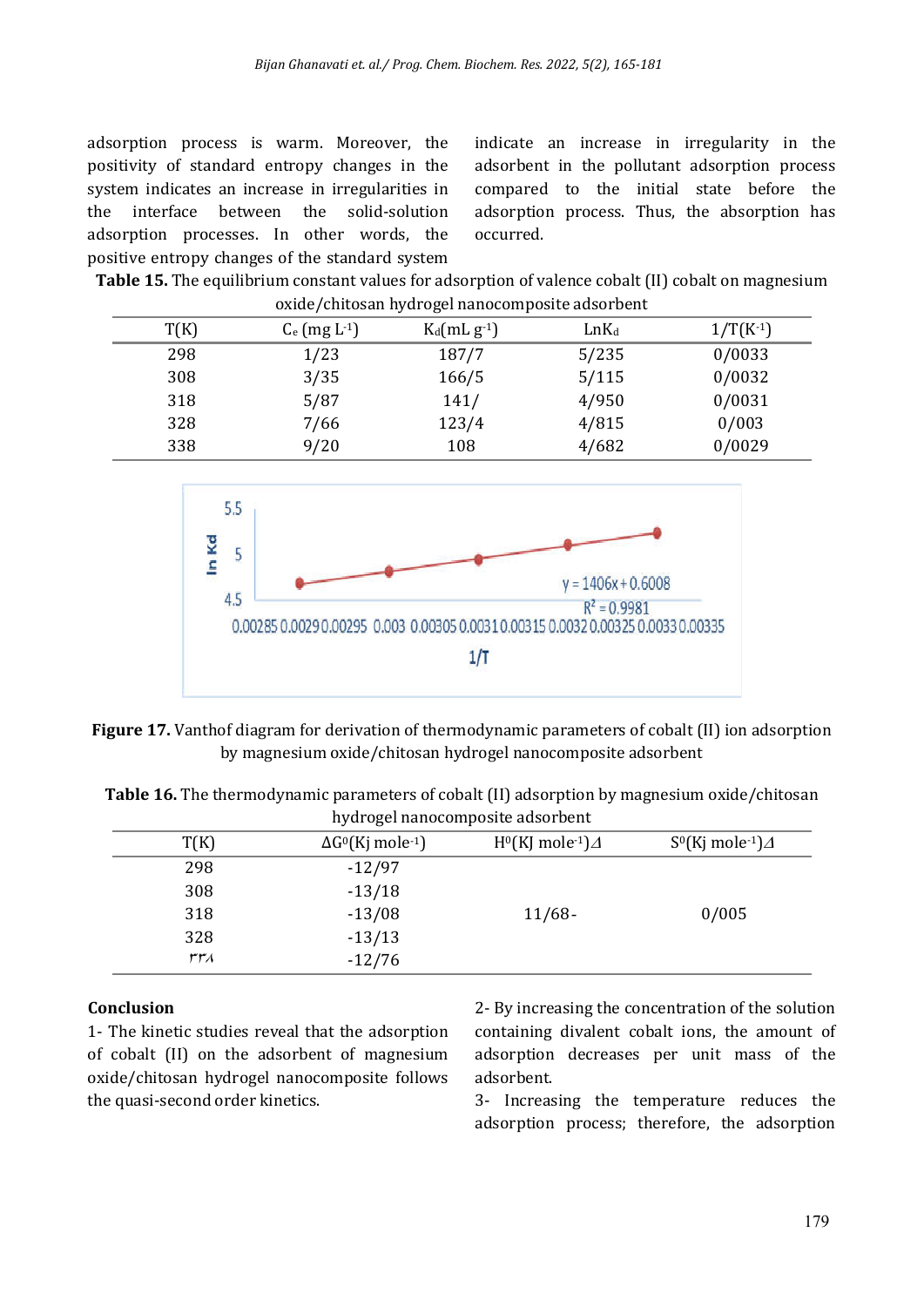process can be considered an exothermic process.

4- The negative free energy of Gibbs standard indicates that the absorption process is spontaneous.

5. The negative enthalpy changes of the standard reaction indicate the exothermic process in the adsorption system, and also the positive entropy changes of the standard system indicate the increase of irregularity in the solid-solute interface.

6- According to the results of the adsorption isotherms, it was obvious that the Friendlich adsorption isotherm equation has a higher and more appropriate correlation coefficient than the other adsorption isotherm equations.

7- As the contact time increases until the equilibrium is reached, the absorption rate increases.

8- By calculating the nf values, it was observed that the adsorption occurs optimally and physically.

## **References**

- 1. T.J. Butter, L.M. Evison, I.C. Chancock, F.S. Holland, K.A. Matis, A. Philipson, A.I. Sheike, A.I. Zouboulis, The Removal And Recavery Of Cadmium From Dilute Aqueous Solutions By Biosorption And Electrolysis At Laboratory Scale, *Wat. Res*., 32 (1998) 400-406.
- 2. B. Ghanavati, A. Bozorgian, J. Ghanavati, Removal of Copper (II) Ions from the Effluent by Carbon Nanotubes Modified with Tetrahydrofuran, *Chemical Review and Letters*, 5 (2022) 68-75
- 3. B. Ghanavati, A. Bozorgian, Removal of Copper II from Industrial Effluent with Beta Zeolite Nanocrystals, *Progress in Chemical and Biochemical Research*, 5 (2022) 53-67.
- 4. A. Bozorgian, S. Zarinabadi, A. Samimi, Preparation of Xanthan Magnetic Biocompatible Nano-Composite for Removal of Ni2+ from Aqueous Solution. *Chemical Methodologies*. 4 (2020) 477-93.
- 5. Y. Machida, A. Motoi, T. Ryo, H. Masami, Role of Minerals in Carbonaceous Adsorbents for Removal of Pb(II) Ions from Aqueous Solution*, Sep. Purif. Technol*., 46 (2005) 88– 94.
- 6. A. Bozorgian, Investigation and comparison of experimental data of ethylene dichloride adsorption by Bagasse with adsorption isotherm models. *Chemical Review and Letters*. 3 (2020) 79-85.
- 7. M.L. Godino-Salido, A. Santiago-Medina, P. Arranz-Mascarós,. R. López-Garzón, M.D. Gutiérrez-Valero, M. Melguizo, F.J. López-Garzón, Novel active carbon/crown ether derivative hybrid material for the selective removal of Cu(II) ions: The crucial role of the surface chemical functions, *Chem. Eng. Sci*., 114 (2014) 94–104
- 8. A. Bozorgian, Analysis and simulating recuperator impact on the thermodynamic performance of the combined waterammonia cycle. *Progress in Chemical and Biochemical Research*., 3 (2020) 169-79.
- 9. A. Samimi, S. Zarinabadi, A. Bozorgian, Optimization of Corrosion Information in Oil and Gas Wells Using Electrochemical Experiments. *International Journal of New Chemistry*, 8 (2021) 149-163.
- 10. M. Esmaeili Bidhendi, Z. Asadi, A. Bozorgian, A. Shahhoseini, M.A. Gabris, S. Shahabuddin, R. Khanam, R. Saidur, New magnetic  $Co<sub>3</sub>O<sub>4</sub>/Fe<sub>3</sub>O<sub>4</sub>$  doped polyaniline nanocomposite for the effective and rapid removal of nitrate ions from ground water samples. *Environmental Progress & Sustainable Energy*., 39 (2020) 13306.
- 11. L. Feng, Y. Zhang, L. Wen, Z. Shen, Y. Guan, Colorimetric determination of copper(II) ions by filtration on sol–gel membrane doped with diphenylcarbazide, *Talanta*, 84 (2011) 913–917.
- 12. A. Ahmadpoura, A.H. Asla, N. Fallahb, Synthesis and comparison of spent caustic wastewater photocatalytic treatment